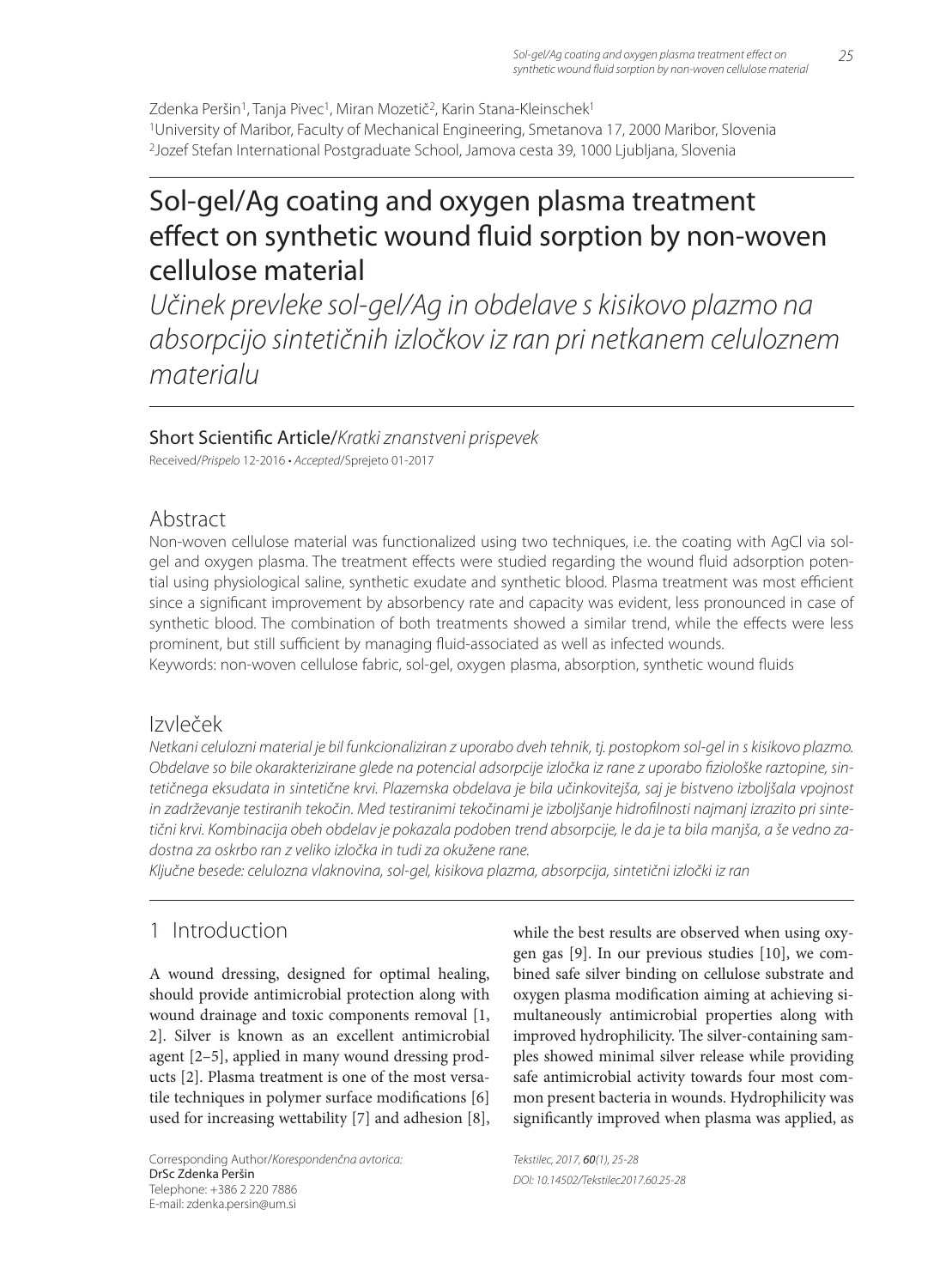determined using water as the most common used absorbate. In this study, the absorption properties were determined using physiological saline solution, synthetic exudate and synthetic blood, simulating a wound fluid model.

## 2 Materials and methods

#### 2.1 Materials

A non-woven fabric composed of regenerated cellulose fibers with surface mass  $175$  g/m<sup>2</sup> and the thickness 1.7 mm (purchased from KEMEX, The Netherlands) was sol-gel coated and oxygen plasma treated.

#### 2.2 Preparation procedure

The samples studied are denoted as N- for nontreated cellulose non-woven, S – for sol-gel silver coated,  $P$  – for oxygen plasma modified and SP – for sol-gel silver coated and after that oxygen plasma treated.

#### 2.2.1 Sol-gel silver binding

Silver nano-particles in silver chloride form, iSys Ag (CHT, Germany) in combination with iSys LTX (CHT, Germany) as organic-inorganic binders, were used to achieve an antimicrobial effect of the used materials. Kollasol CDO (CHT, Germany) was used as a wetting agent. Kollasol is a hydrophilic silicone surface-active substance mixed with higher alcohols.

Firstly, the water solution of iSys LTX (5 g/L), iSys Ag (5 g/L) and Kollasol (0.7 g/L) was prepared. Viscose non-woven samples were impregnated in solution with bath ratio 1:30 at room temperature for 1 h. After treatment, viscose was wrung-out with a foulard (Werner Mathis Ag, Switzerland) with a pressure of 4 bar between cylinders and their speed of rotation at 0.5 m/min, oven dried in a stretched state at 80 °C, and additionally condensed for 1 min at 150 °C (Werner Mathis Ag, Switzerland).

#### 2.2.2 Oxygen plasma treatment

Before plasma treatment, the samples were air-conditioned at 20 °C and 65% RH for 24 h. The samples were treated with oxygen plasma in a discharge chamber. The discharge chamber was a spherical cylinder with an inner diameter of 36 cm and the height of 30 cm. Plasma was created with an inductively coupled RF (radio frequency) generator, operating at a frequency of 27.12 MHz and output power of about 500 W. During the experiment, the pressure was fixed at 75 Pa. A more detailed description of the treatment procedure is written elsewhere [11,12]. The samples were exposed to oxygen gas for 10 min.

#### 2.3 Capillary rise method

To simulate real wound fluid-handling, three test liquids were used, i.e. physiological saline solution, synthetic exudate and blood. The composition and physical properties of used liquids are described in our previous study [13].

The capillary rise method was used as a modified experimental procedure based on Washburn equation [14]. It enables the characterization of porous solid and also fabric with regard to their wettability. The samples in circular shape (2.5 cm in diameter; 0.087 g) were placed in the Krüss K12 Tensiometer (Krüss GmbH, Germany). All measurements were performed at constant temperature of 20 °C. For a more detailed description of the experimental technique, the readers are referred to [13].

As an experimental result, the weight increase (m) as a function of time (t) is observed. The amount of liquid uptake in equilibrium represents the absorbency capacity. By determining the slope of the linear part of these plots, the quantity  $m^2/t$  is obtained indicating the absorbency rate. At least ten single measurements were performed for each sample with each test liquid.

# 3 Results and discussion

Fig. 1 presents the absorbency rate of physiological saline, synthetic exudate, and blood solution in nontreated (N), oxygen plasma (P), sol – gel/Ag (S), and sol - gel/Ag and plasma (SP) treated samples. The curves in Fig. 1 are presented only for 100 s of monitoring the wetting process.

The slowest absorbency rate was evident by nontreated sample (N) irrespective of used wound relevant fluids. The complete wetting for physiological saline and synthetic exudate solutions occurred only after 300 s and the amount of liquids' uptake in equilibrium amounted 1.2 g and 1.3 g for saline and exudate solutions, respectively. The blood rise curve reached the plateau only just after 1200 s and the equilibrium uptake amounted 1 g.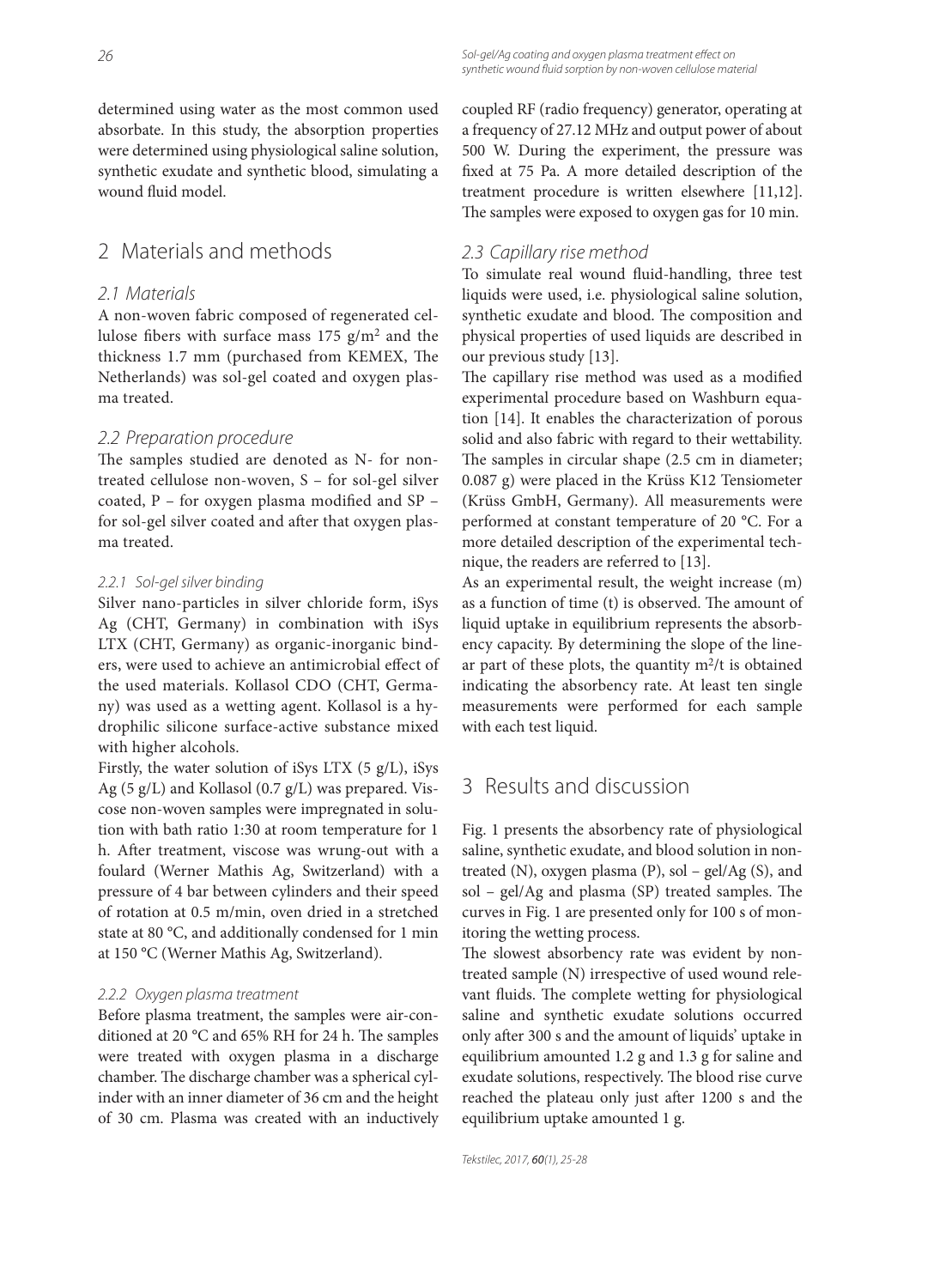





*Figure 1: The square mass data of physiological saline (a), synthetic exudate (b), and blood solution (c) rise on non-treated (N), oxygen plasma (P), sol – gel /Ag (S), and sol – gel/Ag and plasma (SP) treated samples*

Plasma treatment significantly improved the hydrophilicity since the equilibrium was obtained in a much shorter time, i.e. 10 s for saline and exudate and 66 s for blood. The plasma treated sample  $(P)$ was able to uptake above 1 g of all tested wound relevant fluids.

Among treated materials, the sol-gel/Ag sample showed the lowest wetting rise curves by all tested liquids. By saline solution the complete wetting occurred within 20 s, by exudate the plateau was obtained within 40 s, while for blood the equilibrium was established no sooner than within 300 s. The sol-gel/Ag sample (S) was able to absorb about 1 g of tested liquids in equilibrium.

The absorbency rate for antimicrobial and plasma modified sample (SP) was slightly lower compared to the plasma treated sample (P). The complete wetting for all used liquids occurred within the same time as by the plasma treated samples, while the equilibrium uptake amount was up to 1 g.

The results presented in Fig. 1 demonstrated the effects of the used treatments on the absorbency rate and capacity using wound relevant fluids. Plasma treatment evidenced the biggest effect due to incorporation of polar functional groups and/ or cleaning and/or etching. The sol-gel/Ag treated sample showed the lowest absorbency rate and capacity due to organic-inorganic origin of sol-gel components influencing the inter-molecular interactions between liquid probes and solid surfaces. Absorbency properties after applied plasma treatment onto the sol-gel/Ag samples (SP) was also significantly noticeable, but the effect on the rate and capacity was less evident compared to the plasma treated sample (P). A faster absorbency rate by physiological saline and synthetic exudate solutions compared to synthetic blood for all tested samples raised due to different liquids' physical (e.g. viscosity and surface tension) and chemical (e.g. composition, size and shape of molecules) properties.

# 4 Conclusions

A non-woven cellulose material was modified using two processes, i.e. sol-gel/Ag and oxygen plasma treatment to simultaneously gain both desired properties for a dressing appropriate for healing infected and exudating wounds. Sorption properties were evaluated using synthetic solutions simulating wound fluids.

Plasma treatment, when applied as single procedure as well as in two-step procedure significantly improved the absorbency rate and capacity for all tested liquids. Although the plasma effect was less evident when using synthetic blood, the obtained results indicate the importance of testing in a simulated real environment before being suitable for application.